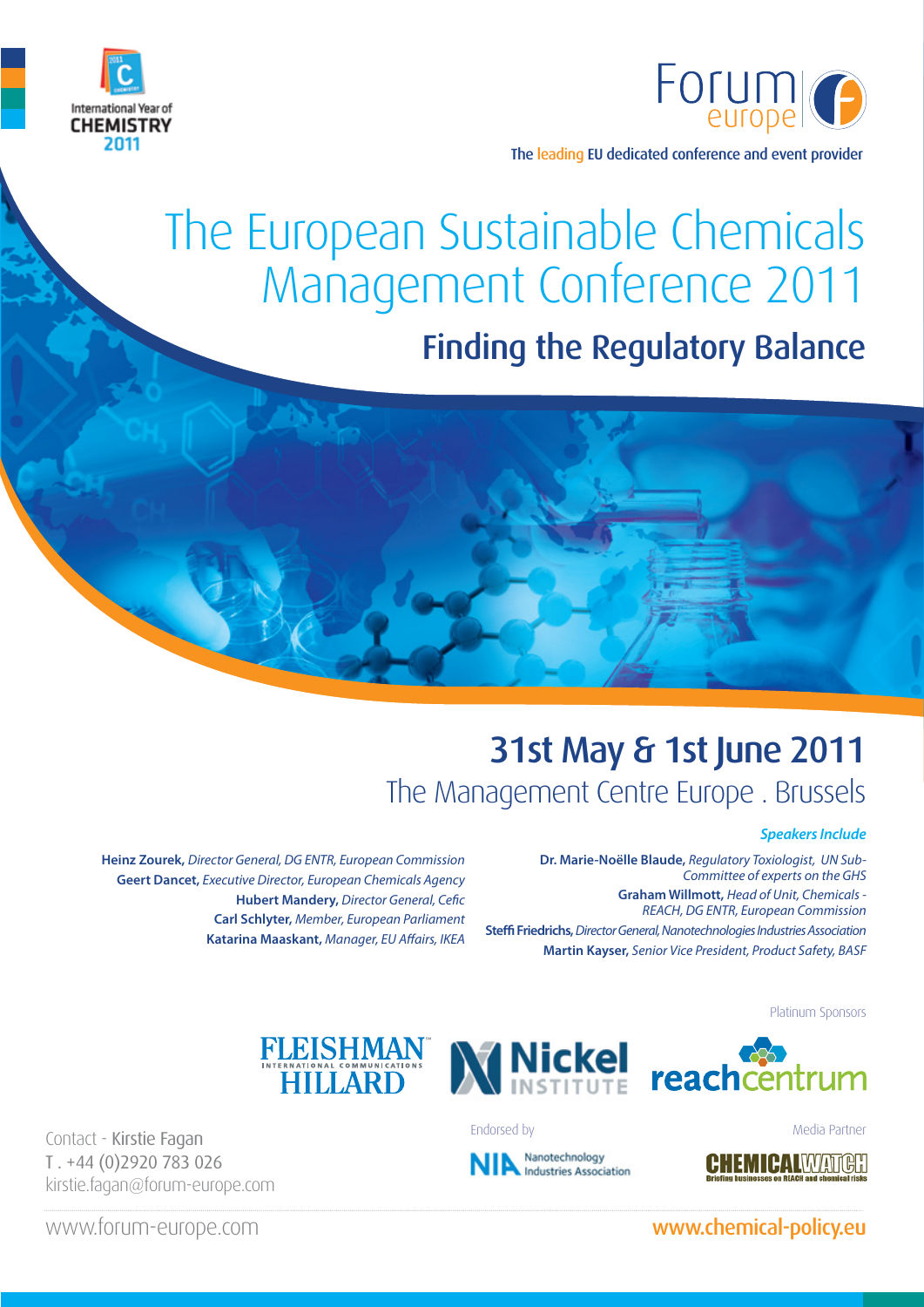



# The European Sustainable Chemicals Management Conference 2011

Finding the Regulatory Balance

The Conference aims to present a critique of current European legislation, and to explore how it can be improved to provide a high level of public and environmental protection, without stunting the growth of the European Chemicals Industry.

# Day One - 31st May

**08.30 - 09.00 Welcome coffee & delegate registration**

# Session 1

**Keynote Presentations**

**09:00 - 09:25**

**Keynote Presentation - The view from the Commission Heinz Zourek,** Director General, DG ENTR, European Commission

**09:25 - 09:50**

**Keynote Presentation**

**Geert Dancet,** Executive Director, European Chemicals Agency (ECHA) **09:50 - 10:15**

**Keynote Presentation**

**Hubert Mandery,** Director General, Cefic

**10.15 - 10.40 Morning Break** 

# Session 2

#### **Reach: where are we now, and what are the next steps?**

Last November saw the first registration deadline for phasein substances, and the completion of the first phase of REACH. With this initial major deadline now passed, what lessons can be learnt from experiences to date? How has the registration process (Including SIEFS) worked in practice, and where do improvements need to be made? How many registration dossiers were submitted, and how do these actual figures compare to the forecasts? Looking more broadly, what have the overall implications of REACH been so far for industry and for downstream users? To what extent has it been successful in meeting its objectives of improving chemical safety and the competitiveness of industry? Has it been a useful tool in enabling industry to improve its reputation and gain the trust of the market and the public, or is further action needed? What challenges lie ahead for both industry and policy makers?

**10:40 - 10:55 Experiences of the registration process, and thoughts going forward to 2013 Leo Appelman,** Managing Director, ReachCentrum **10:55 - 11:10 Evaluation of REACH to date and the next steps - A retailers view Katarina Maaskant,** Manager, EU Affairs, IKEA **11:10 - 12:30 Panel discussion: Geert Dancet, Executive Director, European Chemicals Agency (ECHA) Leo Appelman,** Managing Director, ReachCentrum **Katrina Maaskant,** Manager, EU affairs, IKEA **Representative,** BUND (tbc) **Representative, Industry (tbc) 12.30 - 13.45 Lunch Break** 

# Session 3

#### **Has reach gone far enough? - Chemical cocktails and endocrine disruptors**

The Commission has announced plans to adapt legislation to take 'chemical cocktails' into account, but how should this response be framed and what will be the challenges be? Are there additional risks to the health and safety of European employees who are exposed to chemical cocktails, and what should the response be? Has the Community Strategy for Endocrine Disrupters been adhered to and what conclusions has the Commission reached during their research? What is industry doing to protect end users and how should the issue of endocrine disruptors be dealt with going forward?

#### **Chair:**

**Axel Singhofen,** Adviser on Health and Environment Policy, Greens/EFA, European Parliament

#### **13:45 - 14:00**

#### **Chemical Cocktails & Endocrine Disrupters**

**Patrick Murphy, Policy Officer - REACH, endocrine disruptors and** mixture toxicity , Chemicals & Nanomaterials, DG Environment, European Commission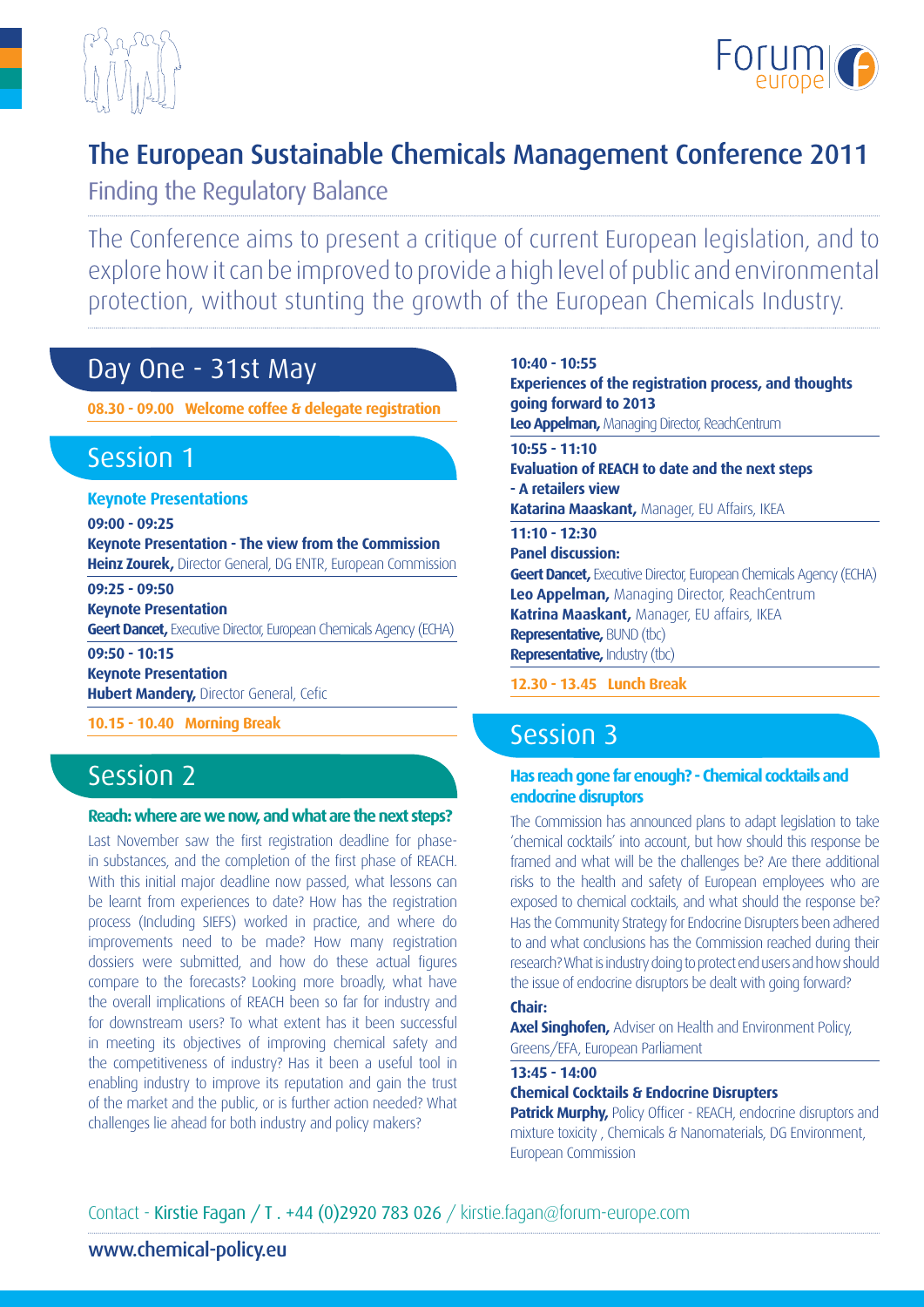## **14:00 - 15:25**

**Panel Discussion**

**Patrick Murphy, Policy Officer - REACH, endocrine disruptors and** mixture toxicity , Chemicals & Nanomaterials, DG Environment, European Commission

**Environment, European Commission** 

**Erwin Annys,** Director, REACH, Cefic

**Ellen Dhein,** Governmental and Product Affairs, Bayer

**Lisette van Vliet,** Toxics Policy Advisor, Health and Environment Alliance

**Representative,** Ministry of the Environment, Denmark (tbc)

**15.25 - 15.50 Afternoon Coffee Break** 

# Session 4

#### **Substances of 'very high concern'**

Why is the SIN list so much longer than the 'Very High Concern' list? The CARACAL sub-committee is trying to prescan chemicals to speed up the process within Member States – will this help identify the most harmful substances quicker? Will this be addressed in the upcoming reviews? How are downstream users using these lists?

#### **15:50 - 16:05**

#### **Presentation**

**Fulvia Raffaelli,** Deputy Head of Unit G1, Chemicals - REACH, DG Enterprise & Industry, European Commission

### **16:05 - 17:30**

**Panel Discussion**

**Fulvia Raffaelli,** Deputy Head of Unit G1, Chemicals - REACH, DG Enterprise & Industry, European Commission **Dr Kevin Bradley,** President, Nickel Institute **Tony Musu,** Advisor, European Trade Union Confederation **Jerker Ligthart, Project Coordinator, ChemSec Representative,** DEFRA (tbc) **Representative,** Industry (tbc)

**17.30 End of Day One**

# Day Two - 1st June

#### **08.30 - 09.00 Welcome Coffee**

**Chair: Cándido García Molyneux,** Of Counsel, Covington and Burling LLP

# Session 5

#### **Innovation vs. Protection - regulating nanomaterials**

With expectations that the European Commission Action Plan on Environment and Health will include the challenge of nanotechnology and nanomaterials as one of its priorities, and following the call by MEP's for increased stricter rules on nanomaterials, how should nanoproducts be regulated? Should mandatory labelling of nanomaterials in consumer products be introduced, and what would the implications of this be?

#### **09:25 - 10:50**

#### **Panel Discussion**

**Carl Schlyter,** Member, European Parliament

**Representative,** Product Safety, DG SANCO, European Commission (tbc)

**Martin Kayser,** Senior Vice President, Product Safety, BASF **Steffi Friedrichs,** Director General, Nanotechnology Industries Association

**Vito Buonsante,** Health and Environment Lawyer, ClientEarth

**10.50 - 11.10 Morning Coffee Break**

## Session 6

#### **Balancing innovation, regulation & competitiveness**

How will REACH impact on innovation and competitiveness within the European chemicals industry? Is there a contradiction between these challenges, and how can this be resolved? What are the direct costs of this regulation, and how will distribution costs in the value chain be changed? Have SME's been disproportionately affected? How has the European market been affected, and is the burden on industry fair? What role can innovation in the area of 'Green Chemistry' play in ensuring the continued competitiveness and sustainability of the chemicals industry in Europe?

#### **11:10 - 11:25 Presentation**

**Graham Willmott,** Head of Unit, Chemicals - REACH, DG Enterprise & Industry, European Commission

### **11:25 - 12:50**

**Panel Discussion Graham Willmott,** Head of Unit, Chemicals - REACH, DG Enterprise & Industry, European Commission **René van Sloten,** Executive Director - Industrial Policy, Cefic **Christian Schaible,** Policy Officer: Chemicals and Industry Policy, European Environmental Bureau **Lena Ek,** Member, European Parliament **Representative,** Ministry of the Environment, Austria (tbc)

### 31st May & 1st June 2011 / The Management Centre Europe, Brussels

### www.chemical-policy.eu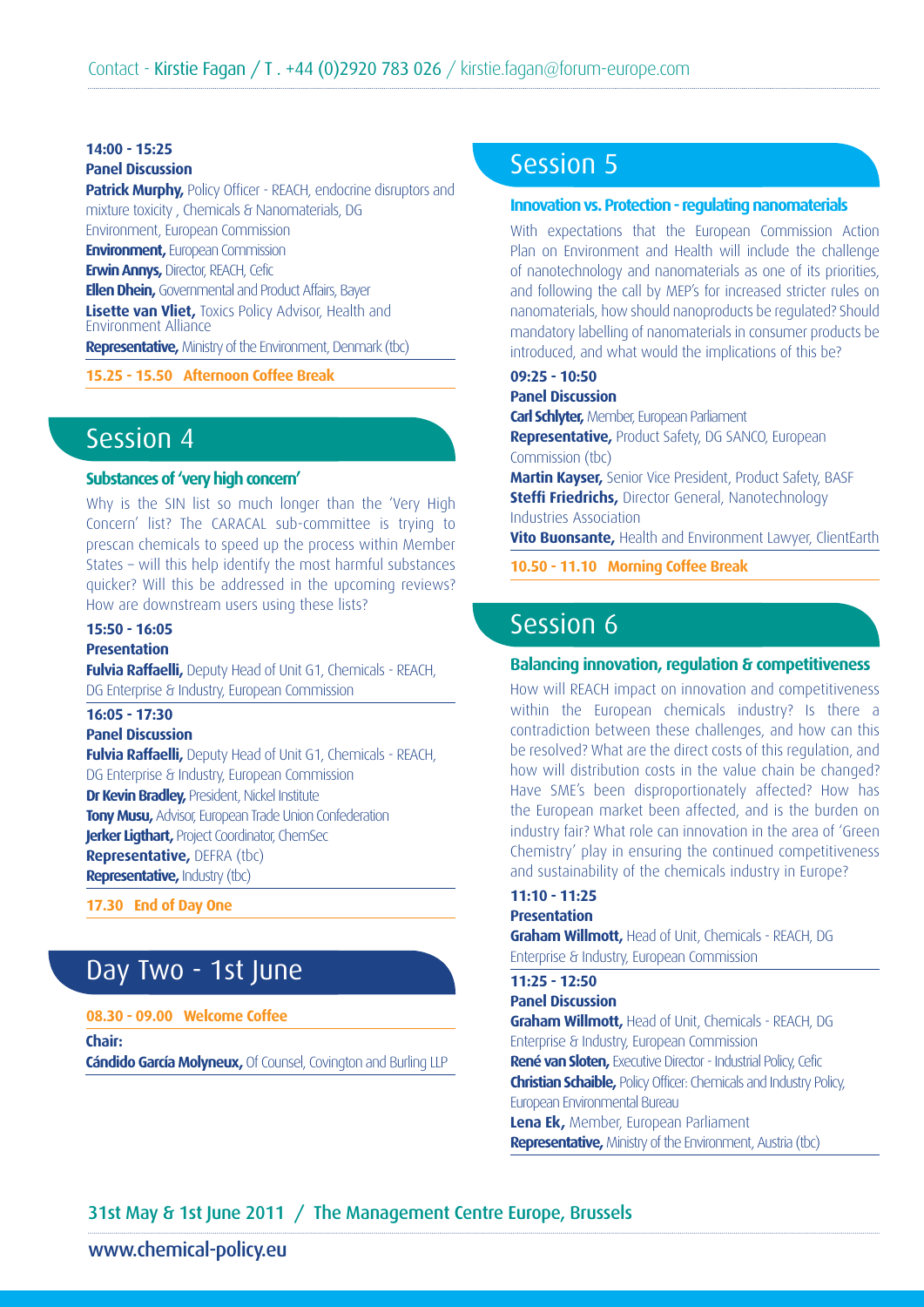# **12.50 Session 7**

#### **Classification, labelling and packaging of substances and mixtures**

With the notification of substances under the new CLP Regulation coming into force, and the classification of substances according to the Dangerous Substance Directive (DSD) rules continuing until 1 June 2015, what will the impact of these major changes be? The Globally Harmonized System of Classification and Labelling of Chemicals (GHS), it is argued, will facilitate global trade, harmonize the communication of hazard information and promote regulatory efficiency. Does the European CLP legislation meet these aims? Is a 2015 deadline on classifying mixtures too late?

#### **Chair:**

**Mamta Patel,** Editor, ChemicalWatch

**14:00 - 14:15 What are the legal obligations set out by CLP? Amalia Sartori,** MEP and former CLP Rapporteur (tbc)

#### **14:15 - 14:30**

**How does CLP fit with GHS?**

**Dr. Marie-Noëlle Blaude, Regulatory Toxiologist, Scientific** Institute of Public Health, United Nations Sub-Committee of Experts on the Globally Harmonised System

#### **14:30 - 14:45**

#### **Is CLP enough to protect the public and the environment?**

**Sylvia Maurer,** Safety and Environment Senior Policy Officer, BEUC

#### **14.45 - 15.15 General Discussion**

**15.15 - 15.40 Afternoon Coffee Break**

## Session 8

**The global context - how reach compares to other chemical policies**

Should REACH be a global model for chemical policy? The 2002 Johannesburg World Summit on Sustainable Development set out aims to produce and use chemicals in ways that minimize adverse affects on the environment

and human health by 2020, is REACH contributing to this? How does REACH need to improve the supply chain information in order to be as successful as possible? What are the biggest international challenges in implementing effective instruments and processes for the sound management of chemicals?

#### **15:40 - 15:55**

**Could REACH be a global model?** 

**David Piper,** Deputy Head, Chemicals Branch, United Nations Environment Programme (tbc)

#### **15:55 - 16:10**

#### **REACH and the Toxic Substances Control Act**

**Frank Lautenburg, United States Senator for New Jersey (tbc)** 

#### **16:10 - 17:30**

**Panel Discussion - International methods of chemical regulation Shunmugam Ganesan, Vice President - Corporate, Excel Crop** Care Ltd and Chairman of the International Treaties Expert Committee, Indian Chemical Council (tbc)

**Martina Bianchini,** Vice President EU Government Affairs and Public Policy, Dow Chemicals (tbc)

**David Piper,** Deputy Head, Chemicals Branch, United Nations Environment Programme (tbc)

**Representative,** Switzerland (tbc)

#### **17.30 End of Conference**

The organisers would like to thank the following organisations for their support of this event:

Platinum Sponsors







Media partner



#### Endorsed by



Contact - Kirstie Fagan / T . +44 (0)2920 783 026 / kirstie.fagan@forum-europe.com

### www.chemical-policy.eu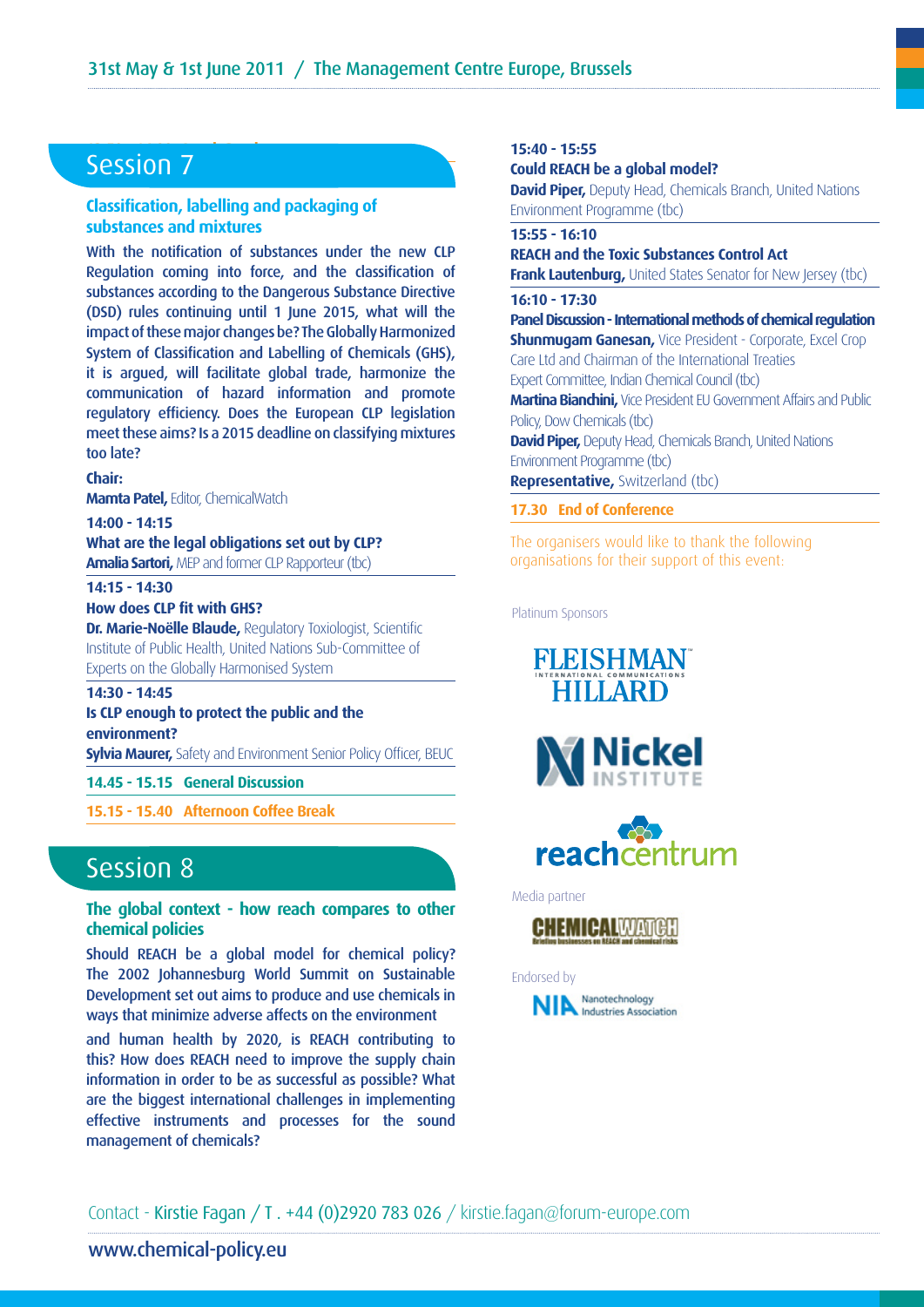

### **Forum Europe**

Based in Cardiff and with offices in Brussels at the heart of the European Union, Forum Europe specialises in EU focused political and economic conferences and events. These events are organised with clients and partners and aim to progress ideas and actions on important issues, all within a balanced and neutral setting.

Founded by Giles Merritt, columnist for the International Herald Tribune and former Brussels correspondent at the Financial Times and headed by a team of EU events specialists with over 19 years of experience, Forum Europe's strategic services can maintain and develop your networks at EU level, and also deliver forums where key issues can be aired and debated.

Forum Europe works successfully with businesses, institutions and governments alike and its expertise, through the medium of events, lies in understanding and interpreting the processes and political issues within the EU.

#### **www.forum-europe.com**



### **Fleishman Hillard**

Fleishman-Hillard is an established and well-respected EU public affairs consultancy in Brussels. We help businesses develop and implement advocacy strategies that get results.

We believe that public affairs and public relations are interlinked, and we offer an integrated approach to communications services. Handling everything from basic research to complex international issues, we at Fleishman-Hillard help our clients develop internal communications campaigns, public information and education programmes and managing sensitive media relations. We pioneer use of new media tools and maximise the value of established ones.

Fleishman-Hillard draws upon more than 15 years of experience in Brussels assisting clients in the most challenging of situations. Our multi-lingual consultants are drawn from backgrounds in politics, public administration, business administration, journalism and academia, ensuring a sound breadth and depth of experience across a range of specific sectors such as health, environment, financial services, energy, ICT, retail and defence



### **Nickle Institute**

The Nickel Institute is a nonprofit organization that represents the interests of 27 companies which together produce more than 75% of the world's annual nickel output. The Institute was established on January 1, 2004, through the merger of the Nickel Development Institute (NiDI) and the Nickel Producers Environmental Research Association (NiPERA).

#### **www.nickelinstitute.org**



### **Reach Centrum**

ReachCentrum is the professional services body established by Cefic (the European Chemical Industry Council) in 2006, to help companies all through the value chain to prepare and implement REACH.

ReachCentrum helps chemical manufacturers and importers to comply with all three aspects of the REACH legislation: dossier preparation for registration, and support through the phases of evaluation and authorisation by providing our main services, namely consortia and lead registrant support services, consultancy and workshops.

Our tools are designed for European and non-European companies working on their own or in close collaboration with other companies. This collaboration can be done in consortia or SIEF leadership teams. ReachCentrum helps to form, operate and maintain this relationship, with the focus on meeting the REACH registration deadlines in time in the most cost efficient way.

To become acquainted with the REACH requirements, ReachCentrum organises training courses, workshops and webinars. Our events help keep you up to date with REACH, its tools and its impacts on businesses, and bring you practical advice, ready to be implemented in your company.

#### **www.reachcentrum.eu**

### **www.fleishmanhillard.com**

### 31st May & 1st June 2011 / The Management Centre Europe, Brussels

### www.chemical-policy.eu